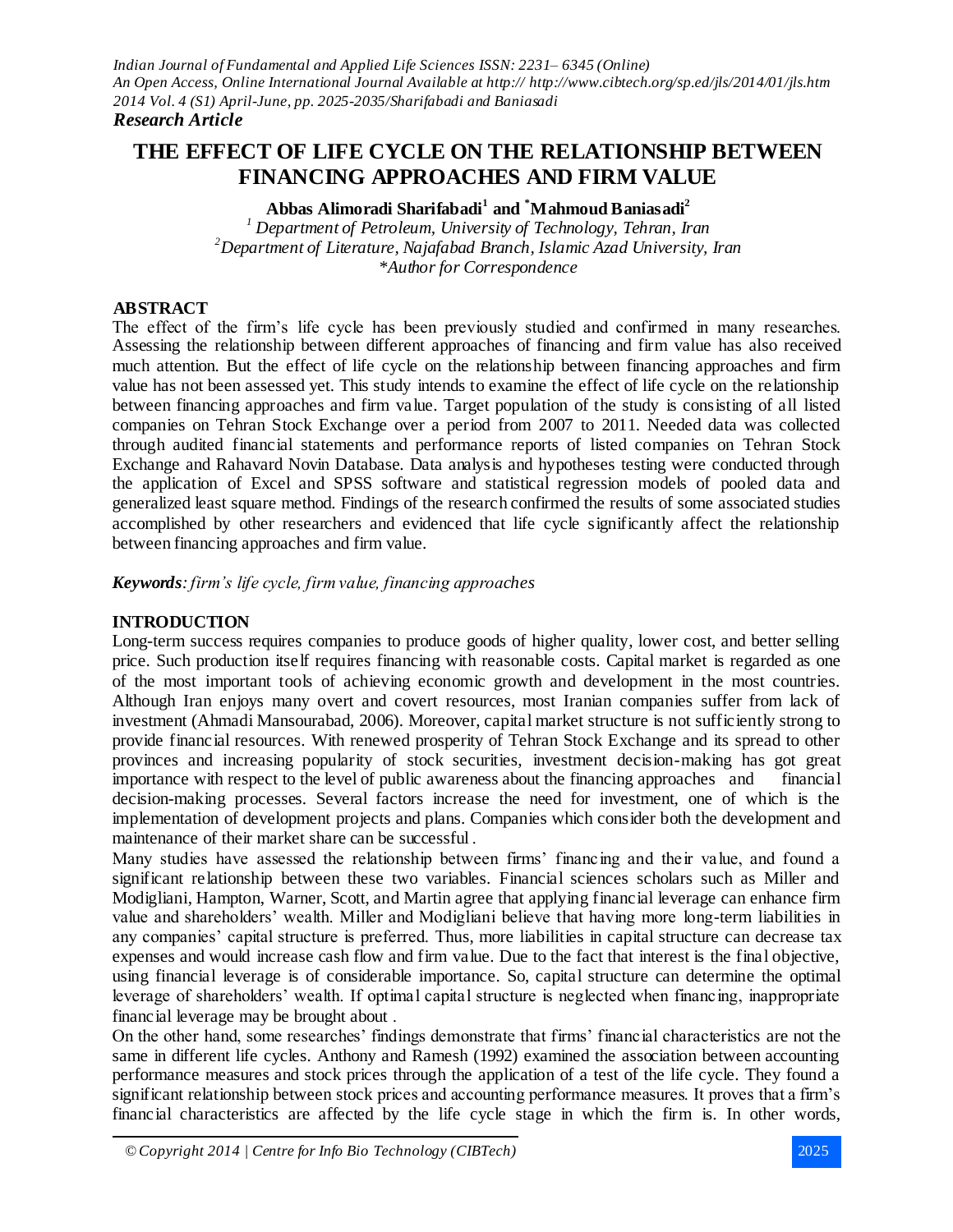# *Research Article*

accounting criteria may not be the same in different life cycles. Thus, it seems that life cycle model is a more powerful criterion for predicting firm value and supplying users with financial reports.

Remainder of this paper would be as follows: in the next section, theoretical concepts are explained and the related literature is reviewed and then, research hypotheses are designed. Next, research variables and their measurement tools, methodology, data analysis and hypotheses testing are described. Finally, findings, conclusion, limitations and suggestions are mentioned.

# **THEORETICAL BACKGROUND AND LITERATURE REVIEW**

Theoretical background of the current study is based on three groups of theories which are stock market value (or firm value), capital structure and life cycle. Conceptual framework of the study and its hypotheses are comprised of these three theoretical fields.

The objective of entering any financial market is gaining interest. Many investors do not only aim to earn as much as other investors, but they attempt to earn more than them. According to the theory of market efficiency, proposed by Fama in 1970, a market in which prices always fully reflect available information is called efficient, and none of the investors has superiority over its rivals, since none of them gets access to more information. But in real world, there are reasonable disagreements with market efficiency theory. For instance, there are many investors who gain much more interest in comparison to other investors. Krugman, a professor of economics at MIT University, believes that investors' behaviour affect the efficiency or inefficacy of market; therefore, stock price is not only the result of existing information in market (Kamankesh, 2010). Furthermore, the amount of market efficiency is not the same in different conditions, and market in terms of efficiency can be classified into three groups, namely strong-form efficiency, semi-strong form efficiency and weak-form efficiency each of which has their specific characteristics (Malkiel & Fama, 1970).

On the basis of the traditional approach in the field of firms' capital structure, each firm has an ordinary capacity for debt according to its characteristics. It refers to a debt level which can decrease the firm's financial costs. According to this traditional approach, it was believed that the firm's capital costs' changes are trivial. Since determining debt capacity was not possible, managers' financial decisionmakings were dependent upon their experiences and internal feelings which were formed based on some golden rules which were used in financial decision-makings (such as matching the date of matured liabilities and useful economic life), factors such as corporate assets value (mostly real estate), the ability of returning liabilities in the future or managing them in the past (Donaldson, 1961).

New theories of financial structure were formed at late 1950s when Modigliani and Miller in 1958 asserted that the value of the firm is completely independent of the capital structure. They proposed new concepts which brought about new uncertainties and can be proved under different conditions. In this direction, two basic and different theories were designed. The first which was suggested by Miller and Modigliani (1958) and completed by scholars such as Hirshleifer (1966) and Stiglitz (1969) is based on classic arbitrage, which leads to the independency of firm value from capital structure. Subsequently, many scholars tried to reject Miller and Modigliani's claims. Findings show that Miller-Modigliani theorem cannot exemplify all conditions and observed phenomena.

Trade-off theory which is derived from Miller-Modigliani theorem (1958) states that optimal capital structure is an indicative of existing equilibrium between tax benefits from liabilities and bankruptcy

costs (Kraus & Litzenberger, 1973). Pecking Order theory is another related theory which postulates that companies prioritize their sources of financing, first preferring internal financing, and then external resources (Hejazi et al., 2012).

On the other hand, lifecycle hypothesis assumes that each organization like all other creatures, have a lifecycle as it is born, grows, matures and finally dies. When organizations are young, they are very flexible, but not very controllable. By passage of time the relationship changes. Controllability increases and flexibility decreases. Benefits and problems are associated with both young, entrepreneurial organizations and old or aging ones. Young organizations are incredibly flexible, but they are also unpredictable. Their leaders take great risks, with potentially disastrous results. Old organizations are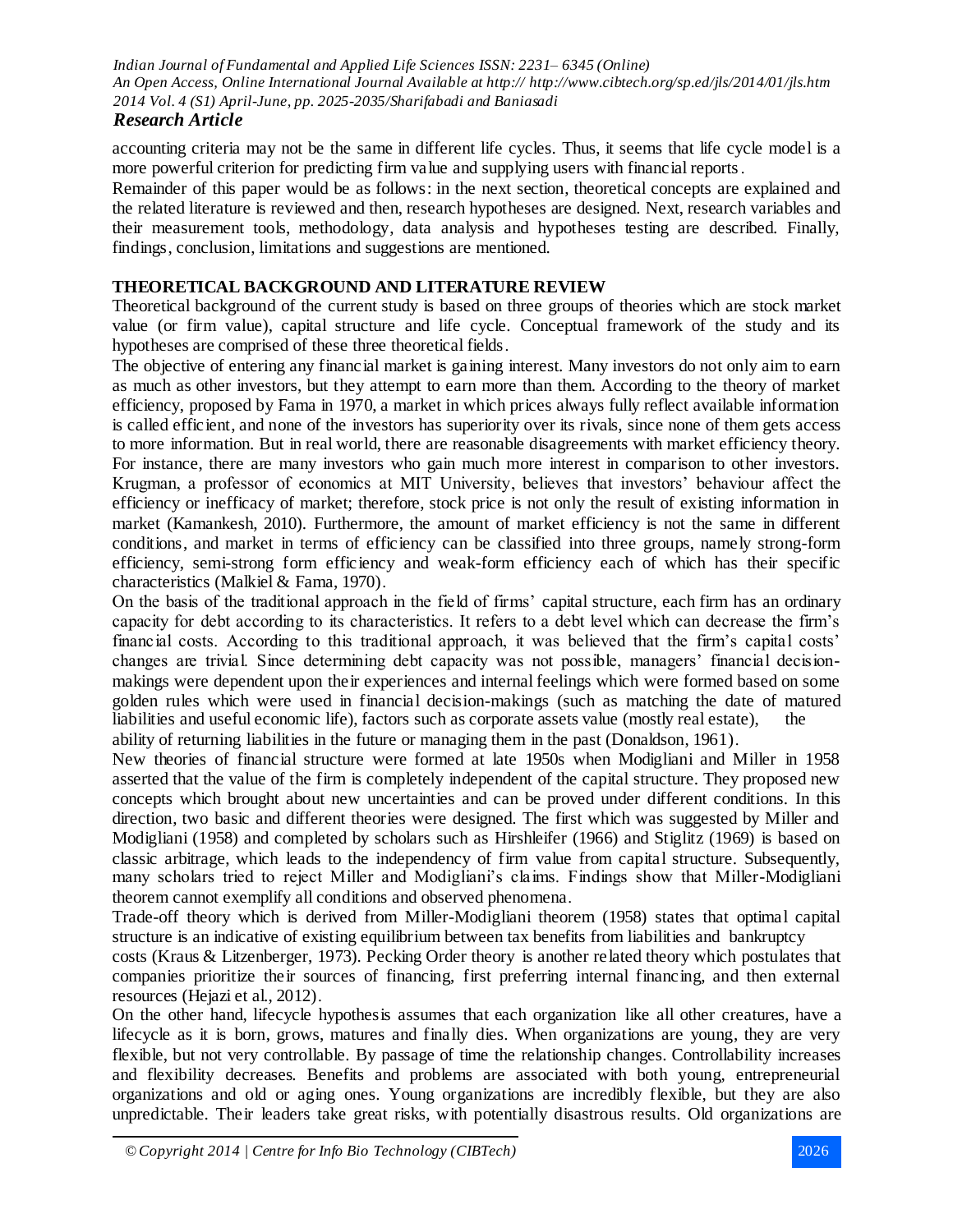# *Research Article*

stable and controllable, but they become inflexible and bureaucratic. Successful organizations combine elements of both. These organizations are both flexible and controllable and entrepreneurial, but structured (Adizes, 1988).

Reviewed literature of economics and management sciences shows different proposed models for life cycle. According to these models, institutions and companies follow their specific plans and policies which can be reflected in the companies' accounting information (Ghorbani, 2006). Some scholars such as Anthony and Ramesh (1992), Black (1998), Jenkins (2004), and Sugianis (1996) assessed the effect of life cycle on accounting information. These scholars have introduced four stages for the companies' life cycle which are start-up, growth, maturity and decline or stagnation stage each of which has their specific characteristics.

Various factors have been investigated as important determinants in the companies' financial structure so far. Industry type (Scot & Martin, 1976; Remmers, 1975), firm size, business risk and financial leverage (Ferri & Jones, 1979; Naidu, 1984; Bradley, Jarrel & Kim, 1984), technology (Anderson, 1990), tax, management tendency toward flexibility and return changes (Merton, 1991), and competitive conditions (Mc Cue, 1992) are important factors which were examined by many researchers.

The relationship between firm value and capital structure has been assessed in various studies and different findings were achieved (Mayers, 1997; Delavari, 1998; Stewart & Glassman, 1988; Ahmadi Mansourabad, 2006; Sinayi, 2011). Delavari (1998) did not find any significant relationship between the performance of the firms which used external financing and those which used internal resources. In 1991, an Iranian Master student (Mazhar, 1991) of International American University assessed the factors related to capital structure and found that increasing liabilities can decrease firm's profitability. Nevertheless, Stwart and Glassman (1988) found that financing through liabilities can bring tax savings due to paying interest costs and financial leverage puts pressure on managers to increase firms' returns. The obtained results of the study conducted by Noravesh and Abedi (2005) show that in most cases there is a linear relationship between financing methods and the percentage of changes of capital costs, but its significance is dependent upon the type of financing and the studied year. Findings of Hashemi and Akhlaghi (2010) show a significant positive relationship between financial leverage, dividend policy and valuable profitability.

No sufficient studies have been conducted in the field of life cycle yet. The first one in this subject was accomplished by Anthony and Ramesh (1992) in which life cycle was classified into the stages of growth, maturity and decline. They examined the relationship between performance criteria, sales growth, capital costs and stock market. They found a significant relationship between performance criteria and stock market prices in different stages of life cycle in a way that the variables of sales growth and capital costs had a downward trend from the first to the final stages.

There are other researches which investigated different variables such as the relationship between the costs and future benefits of the firms' R & D and different stages of life cycle (Sugianis, 1996), increasing explanatory power of evaluating on accruals based patterns in comparison to cash flows based patterns during life cycle (Black, 1998), the effect of life cycle on the relevance of the earning determinants (Jenkins et al., 2004), the comparison of increasing power of criteria based on cash flows and accruals to calculate firm value (Aharoni et al., 2006), the use of activity-based costing system at different stages of life cycle (Kallunki & Silvola, 2008), and finally extra earning and dividend policies in life cycle model at capital market (Min-Shik Shin et al., 2010).

Some papers in Iran also assessed the relationship between earnings, cash flows and firm values in the framework of life cycle model (Ghorbani, 2006), the effect of life cycle on increasing explanatory power of earning's components and cash flows (Dehdar, 2007), the effect of life cycle on the relevance of risk and performance criteria (Karami & Omrani, 2010), and the effect of life cycle and conservatism on firm value (Karami & Omrani, 2010).

As it can be noticed, no one has assessed the effect of life cycle on the relationship between financing approach and firm value, while the variables have been separately examined in various studies. The present study aims to connect these two fields of accounting queries.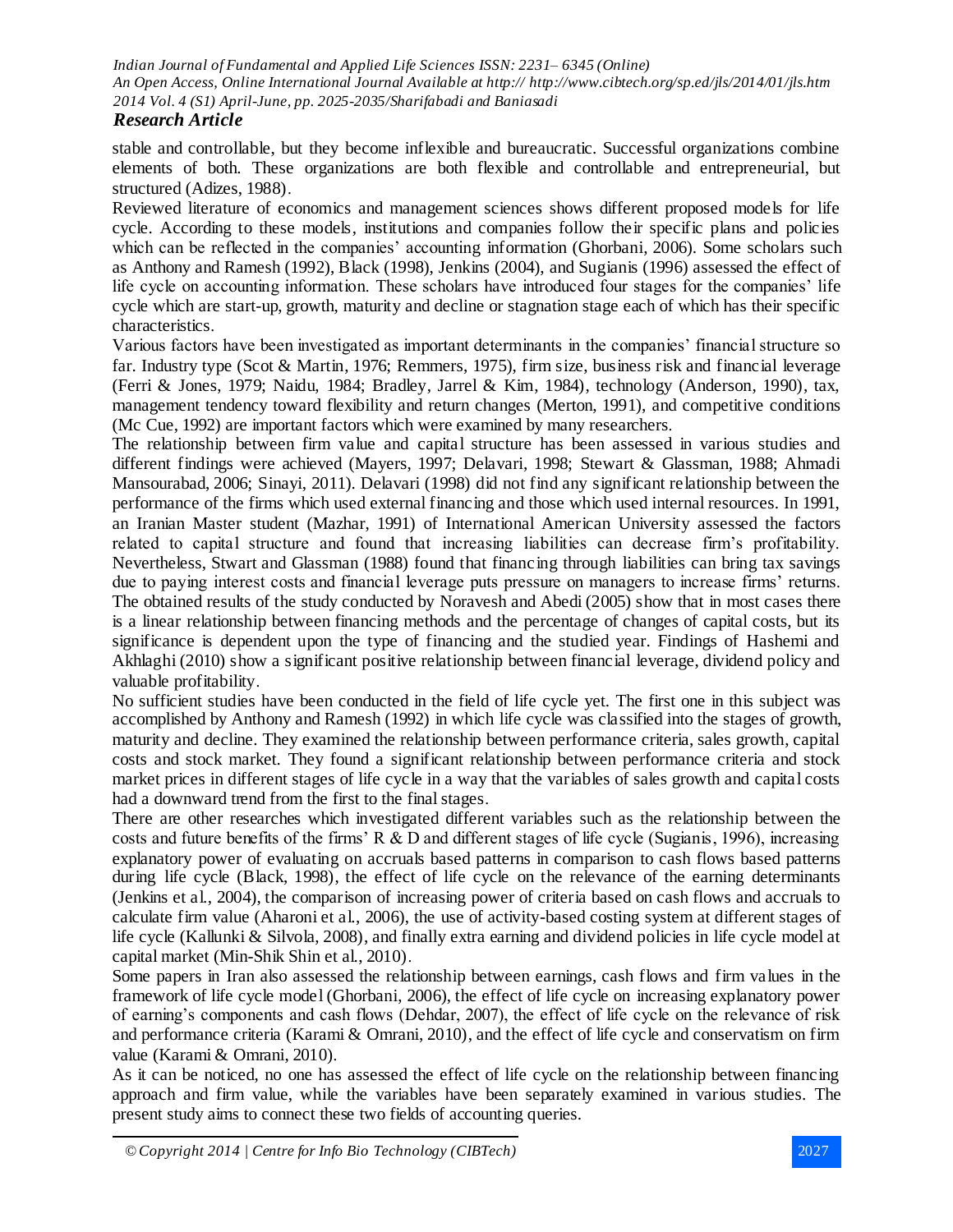# *Research Article*

# **RESEARCH METHODOLOGY**

Research philosophy of this study can be considered as an objective one which followed functionalism as its research paradigm. Owing to the fact that it is supported by different theories which have been summarized in the previous section, deductive reasoning has been applied to raise three research hypotheses in this study. Objective and real data were collected to test the research hypotheses.

### **Hypothesis Development**

As it has been mentioned in the section of literature review, many studies have been conducted in the field of relationship between financing approaches and firm performance. Accounting scholars partially agree that there is a significant relationship between these two variables. In other words, since different financing approaches impose direct or indirect costs on firms, they can affect firm value. Many studies have been recently conducted to evaluate the effect of life cycle on other financial features and confirmed this effect. Thus it is expected that life cycle affect the relationship between financing approach and firm performance, since it can change in different life cycles due to the financial needs. Furthermore, internal financial resources change in different life cycles. Considering the reviewed literature, three hypotheses have been proposed and tested in this study.

**First hypothesis:** Life cycle significantly affect the relationship between external financing changes and firm value.

**Second hypothesis**: Life cycle significantly affect the relationship between capital stock changes and firm value.

**Third hypothesis**: Life cycle significantly affect the relationship between long-term liabilities changes and firm value.

### **Variable Measurements**

There are three main variables mentioned in research hypotheses which are financing changes, firm value and life cycle. The first one (external financing changes) segregated into two other variables as capital stock changes and long-term liabilities changes.

#### **Independent variables**

External financing changes, capital stock changes and long-term liabilities changes are independent variables of this study which can be defined and measured in the following manner.

External financing changes can be calculated through the sum of capital stock changes and long-term liabilities changes. Capital changes may be measured through the following formula:

$$
\Delta \text{EQUITY} = \frac{\Delta \text{EQUITY}}{Average\ assets}
$$

In the abovementioned formula, ΔEQUITY refers to capital stock changes caused by issuing and selling new shares just in cash and on credit, excluding capital increase via conversion of Retained Earnings or other Reserves. Dividing capital stock changes by the average assets of the firm is done to neutralize the effect of firm size.

The following formula was used to calculate long-term liabilities changes.

$$
\Delta \text{DEBT} = \frac{\Delta \text{DEBT}}{Average\ assets}
$$

ΔDEBT refers to the changes in ending balance of long-term liabilities including long-term accruals such as different types of debts, loans, and their repayment. Dividing ΔDEBT by the average assets of the firm neutralizes the effect of firm size.

# **Dependent variable**

Firm value is the dependent variable in this study which is calculated through the following formula:

$$
Q \text{Tobins} = \frac{\text{MVE} + \text{PS} + \text{DEBT}}{\text{TA}}
$$

*<sup>©</sup> Copyright 2014 | Centre for Info Bio Technology (CIBTech)* 2028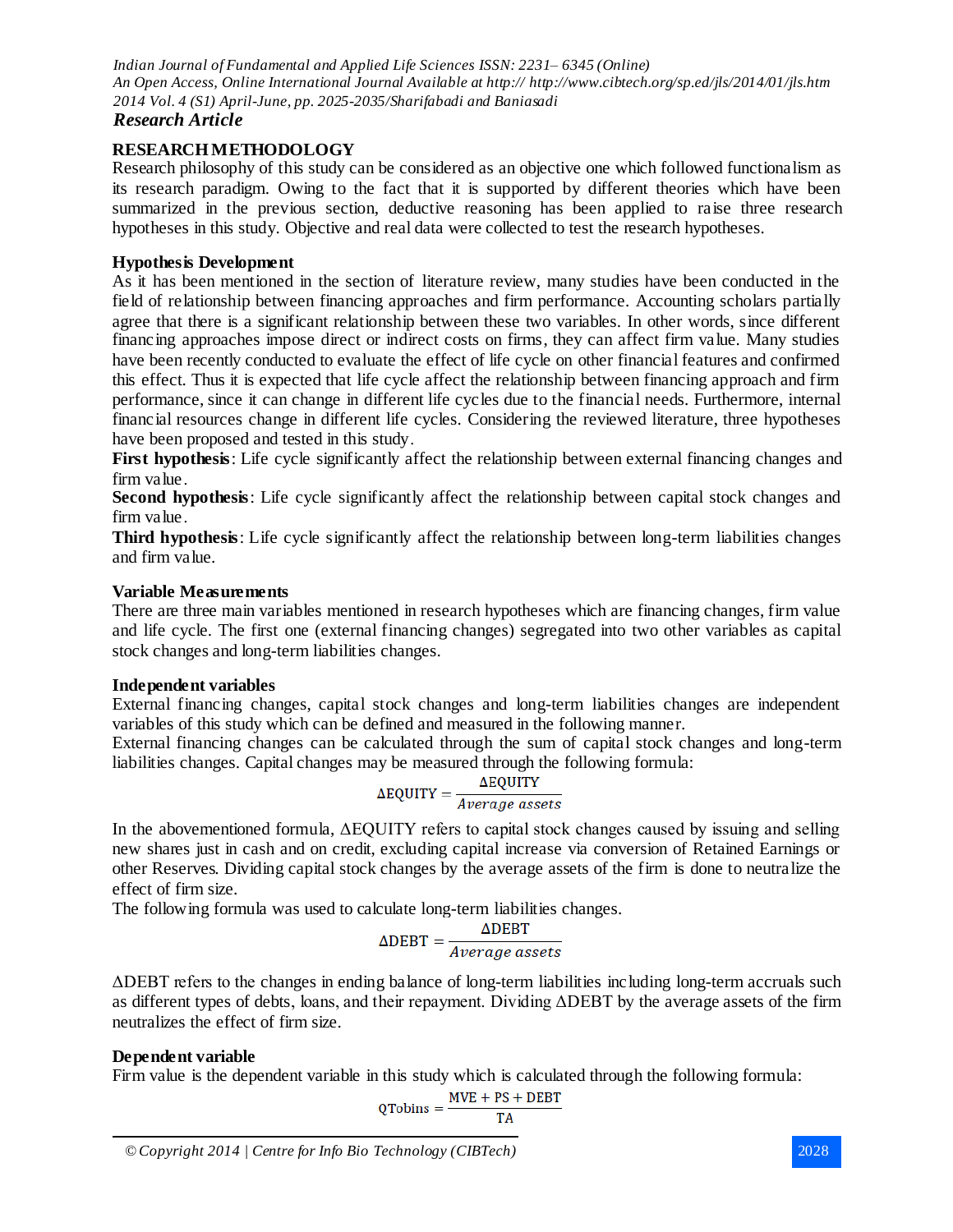# *Research Article*

Where;

QTobin: market value of total assets of firm i at the end of year t divided by book value of firm's total assets

MVE: market value of ordinary shareholders' equity which can be measured through multiplying the market price of each share by total number of outstanding ordinary shares

PS: liquidation value of preference shares

DEBT: net value of short-term liabilities plus book value of long-term liabilities

TA: book value of total assets

# **Moderator variable**

Life cycle is the moderator variable of this study which is defined through the application of the model proposed by Anthony and Ramesh (1992). They used a 4-component model for life cycle which includes the following variables: sales growth, capital costs, dividend ratio and age. In the current study, Park and Chen (2006) methodology was utilized and firms were classified based on three stages of growth, maturity and decline.

First, variables were examined and measured for each year-firm and classified into 5 levels, shown in table 1.

Second, a compound value was calculated for each year-firm which was classified into three stages of growth, maturity and decline:

- If total sum is between 16 and 20, it is in growth stage, and it gets 3.
- If total sum is between 9 and 15, it is in maturity stage, and it gets 2.
- If total sum is between 4 and 8, it is in decline stage, and it gets 1.

| ۰.<br>۰, |
|----------|

### **Table 1: Life cycle model of the firm**

| Life cycle stages | Firm age | Sales growth ratio | Capital costs ratio | Dividend ratio |
|-------------------|----------|--------------------|---------------------|----------------|
| <b>First</b>      |          |                    |                     |                |
| <b>Second</b>     |          |                    |                     |                |
| <b>Third</b>      |          |                    |                     |                |
| Fourth            |          |                    |                     | 4 $(2)$ *      |
| Fifth             |          |                    |                     | $(1)^*$        |

*\* If total sum of age, sales growth and capital costs were less than 7.5, 4(5) should be divided by dividend, and write 2(1).*

The above variables were calculated through the application of the following formulas: *Sales growth ratio:*

$$
\text{SG}_{i,t} = \left[1-\frac{\text{SALE}_{i,t}}{\text{SALE}_{i,t-1}}\right]*100
$$

Where: SG= sales growth ratio SALE= sales income

Dividend ratio:

$$
\text{DPR}_{i,t} = \left(\frac{\text{DPS}_{i,t}}{\text{EPS}_{i,t}}\right)
$$

Where: DPR= dividend per share ratio EPS= earnings per share DPS= dividend per share

*Capital costs ratio:*

$$
CE_{i,t} = (\frac{changes \ in \ fixed \ assets \ during \ the \ period}{FMV})
$$

*<sup>©</sup> Copyright 2014 | Centre for Info Bio Technology (CIBTech)* 2029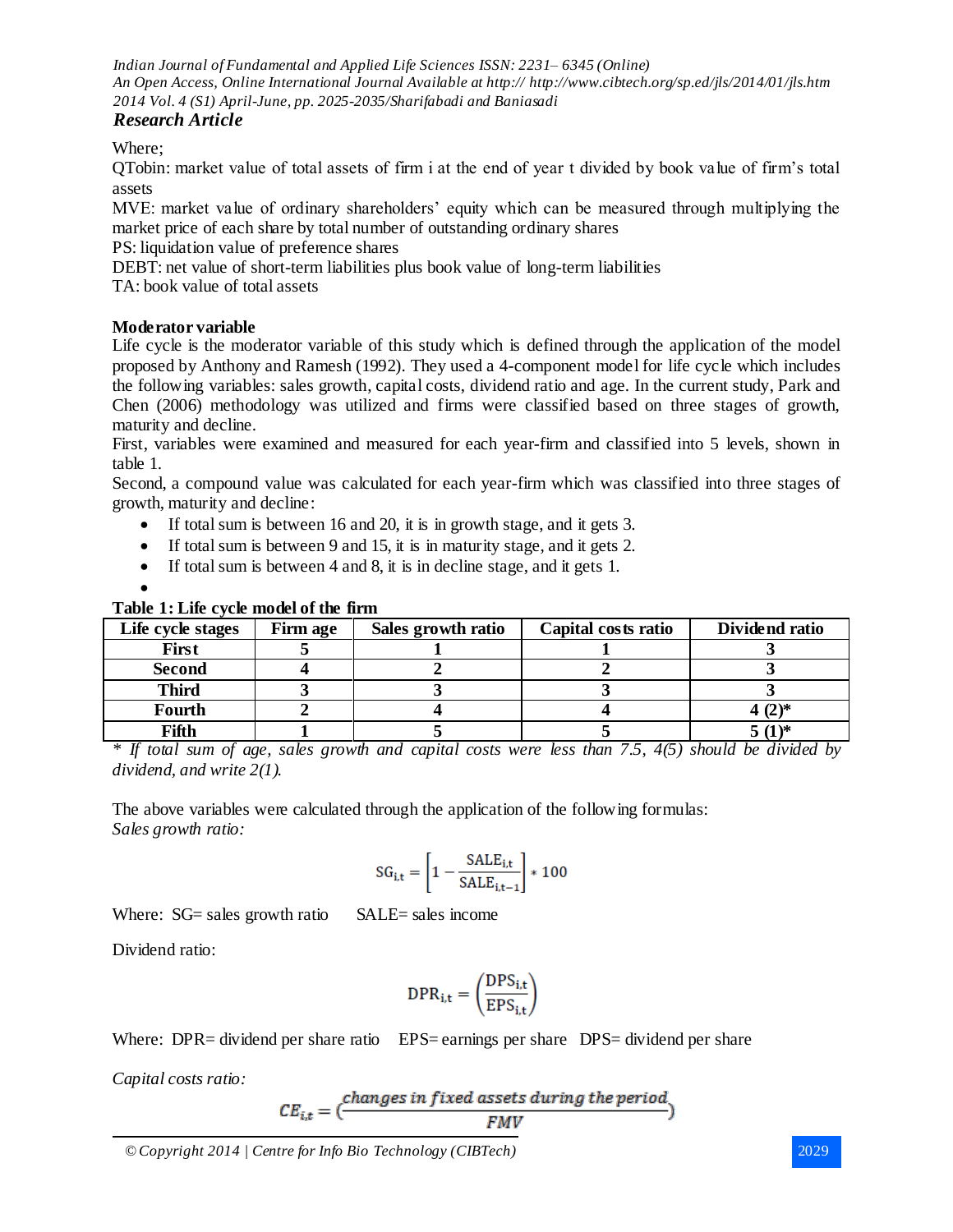Where: CE= *Capital cost ratio FMV= market value of the firm AGE= different between* the year the firm was established and year t

### **Data collection methods**

Desk method (English and Persian **books**, theses, articles and databases) was applied to collect needed data. These data which are called secondary data enjoy appropriate validity and consistency. In order to test research hypotheses, financial data existing in Tehran Stock Exchange were utilized. Audited financial statements and performance reports of listed companies on Tehran Stock Exchange, were collected over a 5-year period, from 2007 to 2011 from Rahavard Novin Database.

### **Target population and sampling**

Target population of the research is consisting of all listed companies listed on Tehran Stock Exchange provided that they have following conditions during 2007 to 2011:

- firms which were active in Stock Exchange from the fiscal year 2007 to 2011.

firms whose fiscal year end to the 21st of March 1 (End of Iranian calendar year) each year.

- firms whose share has been transacted during the studied period at least each three months
- firms which financed both from share issuance and liabilities
- firms which are not among handling or intermediating companies
- firms which have not changed their fiscal year during the studied period
- firms whose needed data are available

Considering the abovementioned terms, 105 companies were chosen as the research population. Due to the fact that this number was not too big as a population, all companies were regarded as the members of the statistical sample. So the sample number is 525 year-company (5 years\*105 firms).

#### **Data analysis methods**

Moderated multiple regression was used to assess and estimate the general model and test research hypotheses. Most important assumptions of simple and multiple regression model are normality of distributions, independence of observations, and variance homoscedasticity, which were evaluated through Kolmogorov – Smirnov test, residual diagram against estimated amounts, Durbin-Watson test, and scatter plot diagrams. Statistical tests were conducted through SPSS Software, version 16. In the next section, the results of data analysis and research hypotheses testing are presented.

#### **DATA ANALYSIS ANA HYPOTHESIS TESTING**

As it was mentioned, needed data were collected from 105 companies on Tehran Stock Exchange from 2007 to 2011. Before testing the regression model's goodness of fit, outlier data were omitted through drawing box plot for each variable. Having omitted the outliers, the sample size decreased from 525 to 497 observations. Table 2 shows the descriptive statistics for the research variables.

| Tuble 21 Descriptives subsites for the variables and vinituing the value by |     |        |               |                           |         |      |  |
|-----------------------------------------------------------------------------|-----|--------|---------------|---------------------------|---------|------|--|
| <b>Variables/Statistics</b>                                                 | N   | Mean   | <b>Median</b> | <b>Standard deviation</b> | Min.    | Max. |  |
| <b>Firm value</b>                                                           | 497 | 1.31   | 1.19          | 0.45                      | 0.61    | 2.94 |  |
| Changes in capital stock                                                    | 497 | 0.013  |               | 0.03                      |         | 0.21 |  |
| Changes in long-term liabilities                                            | 497 | 0.001  | 0.002         | 0.04                      | $-0.18$ | 0.20 |  |
| <b>Changes in external financing</b>                                        | 497 | 0.015  | 0.003         | 0.05                      | $-0.18$ | 0.20 |  |
| Life cycle                                                                  | 497 | 1.8571 |               | 0.46                      |         |      |  |

#### **Table 2: Descriptive statistics for the variables after omitting the outliers**

Moderated multiple regression was applied to test the research hypotheses.

First hypothesis: Life cycle significantly affect the relationship between external financing changes and firm value.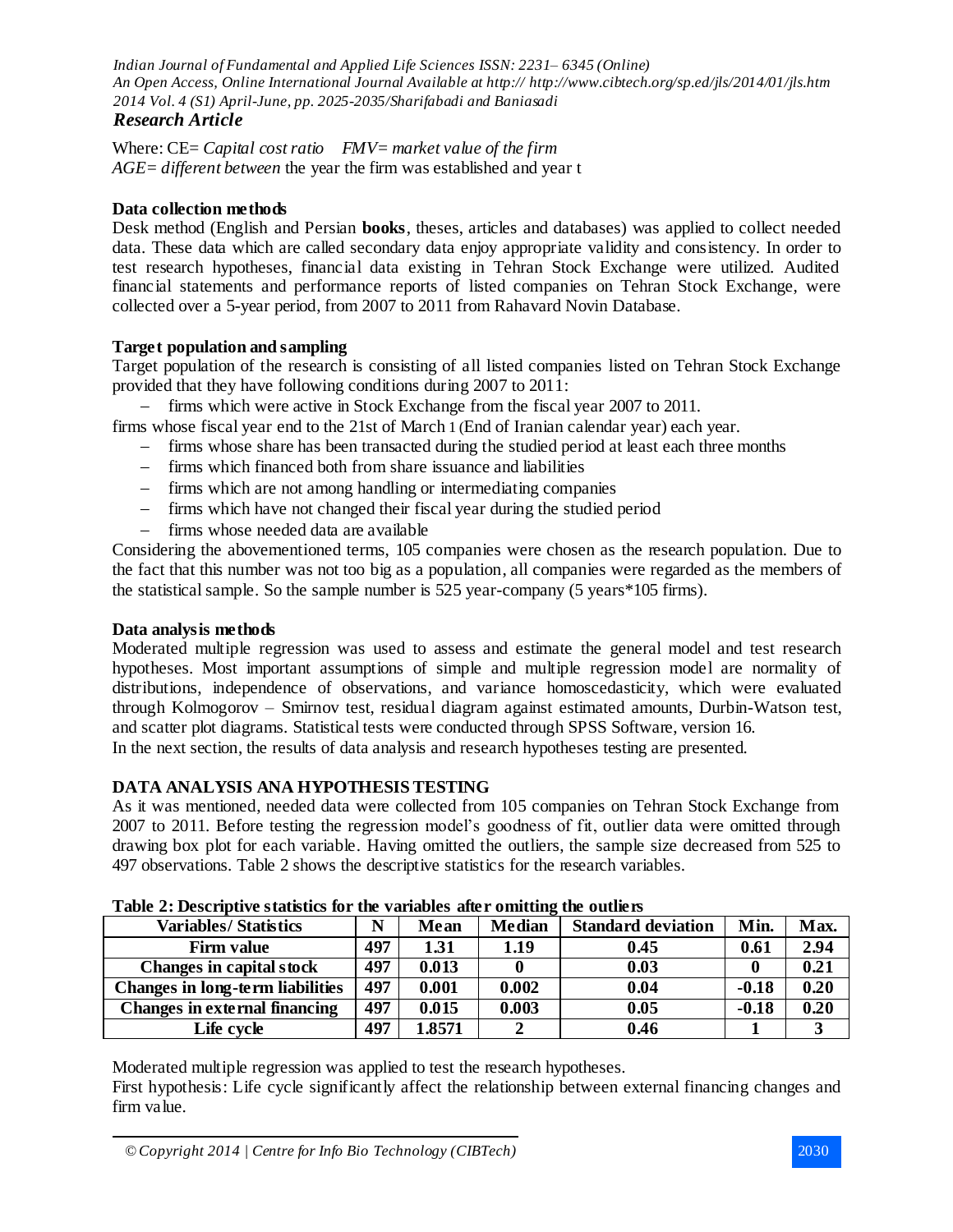# *Research Article*

Regression model for testing the first hypothesis is as follows:

$$
Qtobin_{it} = \beta_0 + \beta_1 \Delta XFIN_{it} + \beta_2 X_{1it} + \beta_3 \Delta XFIN_{it}X_{1it}
$$

Where QTobin refers to firm value,  $\Delta XFIN$  stands for external financing changes, and  $X_1$  is the mediator variable of life cycle.



**Figure 1: Normal P-P plot and Histogram of the variable of performance value**

The above model was examined through SPSS Software, version 16. It should be mentioned that the normality of dependent variables was tested before running the model. Histogram and Normal P-P plot were used to test the normality of distributions (Figure 1), and their relative normality was confirmed. Having confirmed the relative normality of the dependent variable, general significance of the regression model was evaluated. As it can be seen in table 3, F and P statistics prove the significant of the regression model (P-value is less than 0.05). Moreover, R square and adjusted R square are respectively 0.106 and 0.101which demonstrate the extent of the variance of the dependent variable that can be explained by the independent variables.

|  |  |  | Table 3: Significance indexes of the first hypothesis model |  |
|--|--|--|-------------------------------------------------------------|--|
|  |  |  |                                                             |  |

| <b>R</b> square | <b>Adjusted R square</b> | F-statistic | <b>P-value</b> | Durbin-Watson statistic |
|-----------------|--------------------------|-------------|----------------|-------------------------|
| 0.106           | 0.101                    | 19.514      | 0.001          | 1.949                   |

Durbin-Watson statistic equals 1.949 which shows the independence of residuals. VIF statistic was applied to assess the lack of multicollinearity between independent variables. The values less than 10 for VIF confirm the lack of multicollinearity. In the studied model, all VIF statistics were less than 10 (see table 4) which demonstrate non- multicollinearity in the regression model.

As the goodness of fit is confirmed for the model, it can be concluded that the first hypothesis is accepted at the confidence level of %95, since according to table 4, P-values of all three independent variables were significant in the regression model.

| $\sqrt{ }$<br><b>Regression coefficient</b> | <b>Bi</b> | . .<br>T-test statistics | <b>P-value</b> | <b>VIF-statistic</b> |
|---------------------------------------------|-----------|--------------------------|----------------|----------------------|
| ß0                                          | 1.752     | 14.906                   | 0.000          | ----                 |
|                                             | 1.743     | 2.411                    | 0.016          |                      |
| Ď۷                                          | $-0.219$  | $-3.559$                 | 0.000          | 1.689                |
| DJ                                          | 0.861     | 2.469                    | 0.014          | 1.689                |

**Table 4: Estimation of regression coefficients for the first hypothesis**

Second hypothesis: Life cycle significantly affect the relationship between capital stock changes and firm value.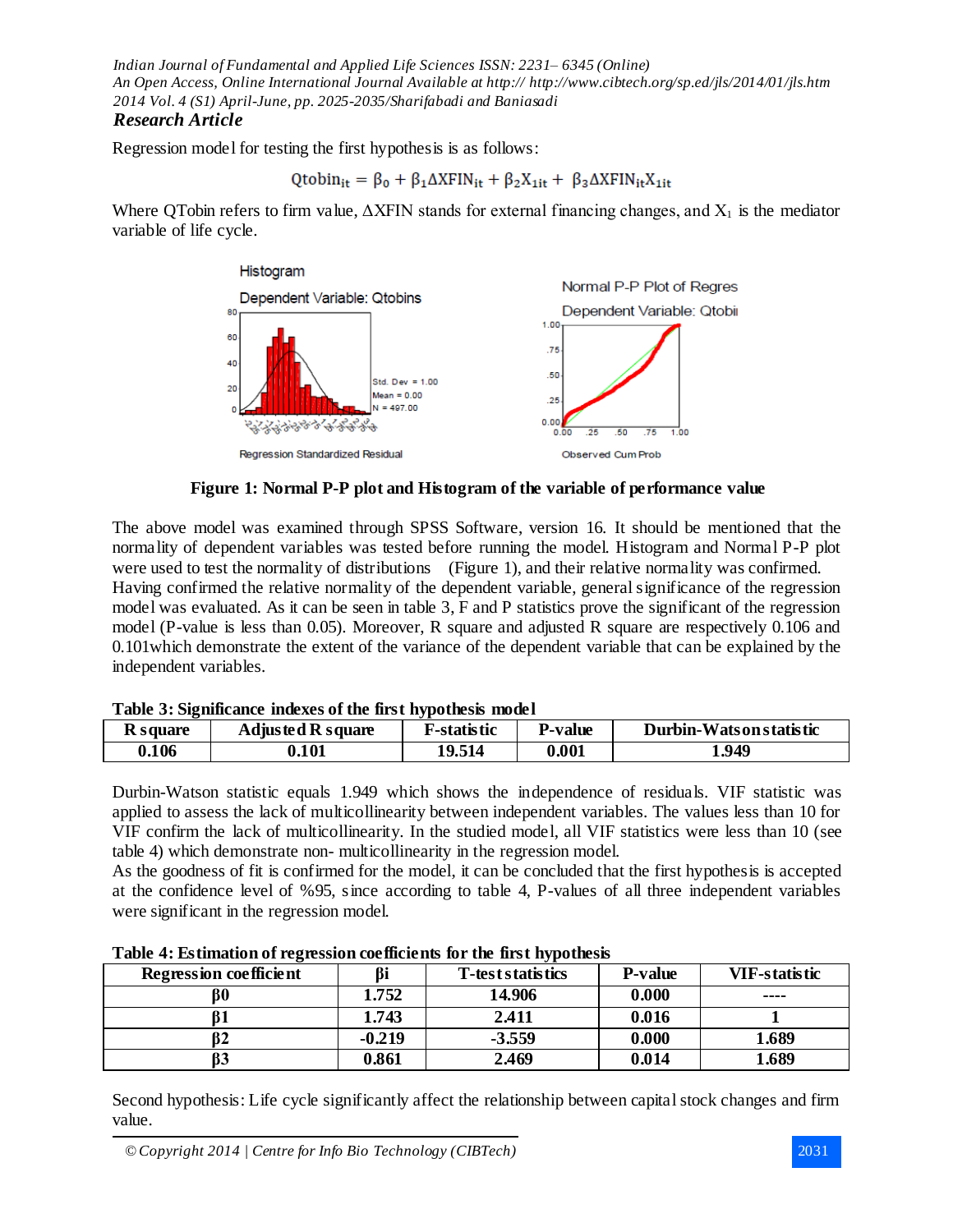# *Research Article*

Regression model for testing the second hypothesis is as follows:

# $\text{Qtobin}_{it} = \beta_0 + \beta_1 \Delta E$ quity<sub>it</sub> +  $\beta_2 X_{1it} + \beta_3 \Delta E$ quity<sub>it</sub> $X_{1it}$

Where Qtobin refers to firm value,  $\Delta$ Equity stands for capital stock changes, and  $X_1$  is the mediator variable of life cycle.

The results show that the model is significant and the existing autocorrelation can be ignored (table 5), thus β coefficients can be described.

#### **Table 5: Significance indexes of the second hypothesis model**

| <b>K</b> square | <b>Adjusted R square</b> | F-statistic | l'-value | Durbin-Watson statistic |
|-----------------|--------------------------|-------------|----------|-------------------------|
| 0.107           | 0.102                    | 19.706      | 0.001    | 1.949                   |

These coefficients are reflected in Table 6. Among  $\beta$  coefficients, only  $\beta$ -coefficient of life cycle is significant and other coefficients are insignificant. Thus, the second hypothesis is rejected at the confidence level of %95, while there is a significant relationship between life cycle and firm value.

| I able v. Estimation of regression coefficients for the second hypothesis |          |                  |                |               |  |  |
|---------------------------------------------------------------------------|----------|------------------|----------------|---------------|--|--|
| <b>Regression coefficient</b>                                             |          | T-test statistic | <b>P-value</b> | VIF-statistic |  |  |
| ß0                                                                        | 1.606    | 13.713           | 0.000          | ----          |  |  |
|                                                                           | 3.418    | 1.406            | 0.161          | 1.002         |  |  |
| 32                                                                        | $-0.148$ | $-2.420$         | 0.000          | 1.691         |  |  |
| ß3                                                                        | 1.463    | 1.111            | 0.267          | 1.689         |  |  |

# **Table 6: Estimation of regression coefficients for the second hypothesis**

Third hypothesis: Life cycle significantly affect the relationship between long-term liabilities changes and firm value.

Regression model for testing the third hypothesis is as follows:

 $\text{Qtobin}_{it} = \beta_0 + \beta_1 \Delta \text{DEBT}_{it} + \beta_2 X_{1it} + \beta_3 \Delta \text{DEBT}_{it} X_{1it}$ 

Where QTobin refers to firm value,  $\triangle DEF$  stands for long-term liabilities changes, and  $X_1$  is the mediator variable of life cycle.

The results show that the model is significant and the existing autocorrelation can be ignored (table 7), thus β coefficients can be relied on.

| <b>Table 7. Significance muexes of the third hypothesis model</b> |                          |                     |                |                         |  |  |
|-------------------------------------------------------------------|--------------------------|---------------------|----------------|-------------------------|--|--|
| R square                                                          | <b>Adjusted R square</b> | <b>F</b> -statistic | <b>P-value</b> | Durbin-Watson statistic |  |  |
| 0.107                                                             | 0.102                    | 19.706              | 0.001          | 1.943                   |  |  |

### **Table 7: Significance indexes of the third hypothesis model**

As it can be seen in table 8, β-coefficients of all variables are significant. Thus, the third hypothesis is confirmed.

| Table of Estimation of regression coefficients for the third hypothesis |          |                  |                |                      |  |  |  |
|-------------------------------------------------------------------------|----------|------------------|----------------|----------------------|--|--|--|
| <b>Regression coefficient</b>                                           | ßi       | T-test statistic | <b>P-value</b> | <b>VIF-statistic</b> |  |  |  |
|                                                                         | 1.764    | 15.258           | 0.000          | ----                 |  |  |  |
|                                                                         | 2.366    | 3.138            | 0.002          | 1.002                |  |  |  |
| 62                                                                      | $-0.218$ | $-3.625$         | 0.000          | 1.691                |  |  |  |
| ß3                                                                      | 1.135    | 3.133            | 0.002          | 1.689                |  |  |  |

# **Table 8: Estimation of regression coefficients for the third hypothesis**

Table 9 presents a summary of the findings regarding the hypotheses testing based on which first and third hypotheses are confirmed, and the second is rejected. In the next section, these results will be explained and discussed in detail.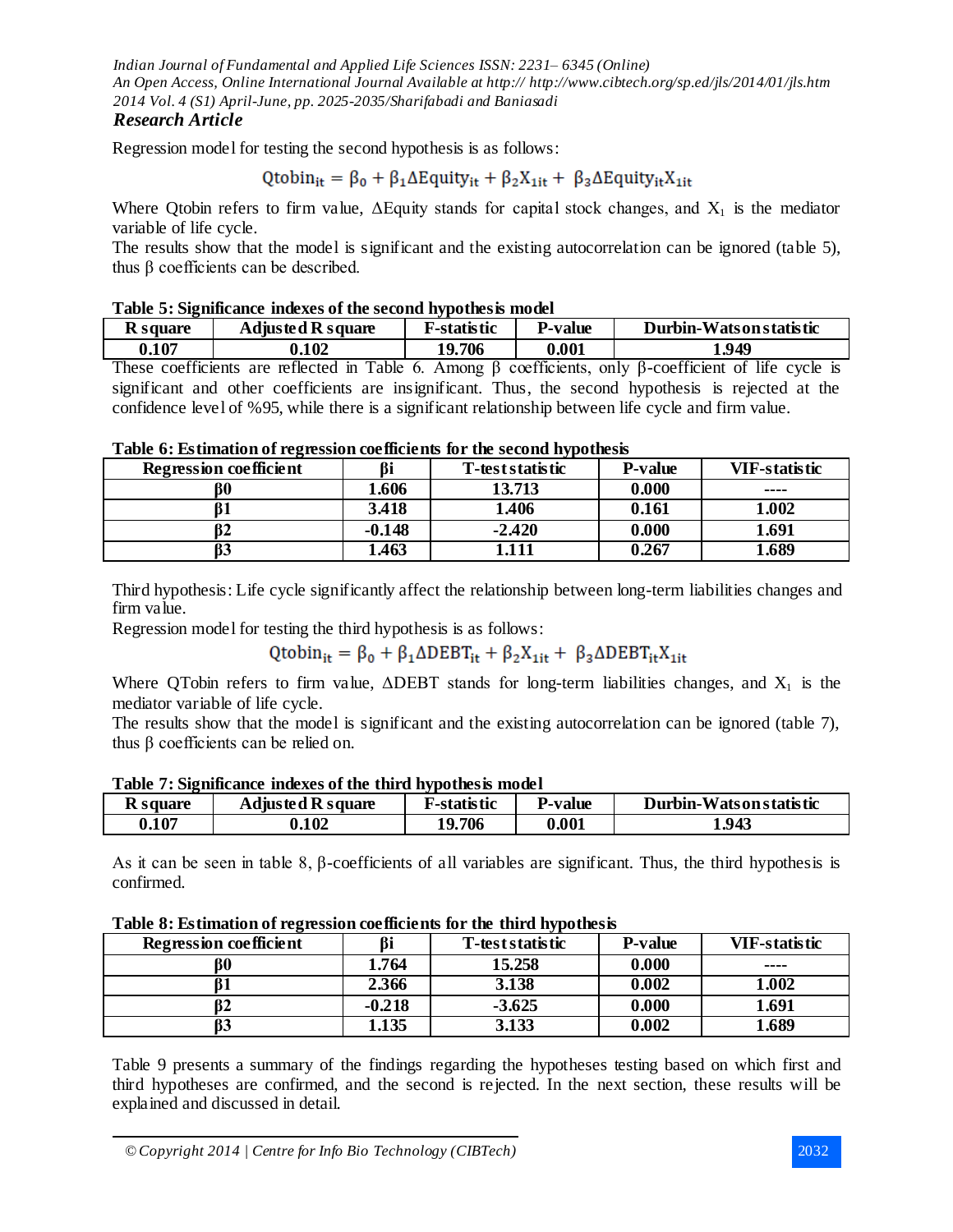#### **Table 9: The results of hypotheses testing**

|               | <b>Hypothesis</b>                                                              | <b>Results</b>   |
|---------------|--------------------------------------------------------------------------------|------------------|
| <b>First</b>  | Life cycle significantly affect the relationship between external financing    | <b>Confirmed</b> |
|               | changes and firm value.                                                        |                  |
| <b>Second</b> | Life cycle significantly affect the relationship between capital stock         | <b>Rejected</b>  |
|               | changes and firm value.                                                        |                  |
| <b>Third</b>  | Life cycle significantly affect the relationship between long-term liabilities | <b>Confirmed</b> |
|               | changes and firm value.                                                        |                  |

### **CONCLUSION AND DISCUSSION**

The current study aimed to assess the effect of life cycles stages on the relationship between external financing changes and firm value. Target population of the study was consisting of all listed companies on Tehran Stock Exchange over a period from 2007 to 2011. Having considered some criteria for sampling, 105 companies were chosen, but due to the fact that this number was so limited, all members of target population (525 year-company) were regarded as the research sample. Three hypotheses were proposed and tested in this study. Panel data were applied to test the hypotheses. Moderated multiple regression and Excel and SPSS software were utilized for data analysis and hypothesis testing. T-test, Ftest, Durbin-Watson statistic and adjusted R square were used to analyze the data obtained from each regression model. Finally, the achieved findings showed that first and third hypotheses can be confirmed, while the second hypothesis is rejected.

#### **Discussion about the results**

Accepting the first hypothesis means that external financing changes and life cycle simultaneously affect firm value. β-coefficient of the variable of external financing changes is positive. In other words, there is a direct relationship between external financing changes and firm value. But β-coefficient of life cycle is negative. It shows that when a firm is moving from growth towards maturity and decline stages, firm value increases. It should be noticed that the amount of this variable in growth stage is 3, and in decline stage is 1. Since this variable is a moderator between external financing and firm value, its effect is shown with  $\beta_3$  which is positive and significant. This variable which has been computed by multiplying external financing changes by life cycle, shows that life cycle is a moderator variable. Positivity demonstrates that in growth stage, the relationship between external financing and firm value is stronger compared to the maturity and decline stages. In other words, the effect of external financing on firm value in decline stage is low, in maturity is moderate, and in growth is high. Findings of this study can be reasonably accepted and are consistent with the findings of Hashemi and Akhlaghi (2010) and Ahmadi Mansourabad (2006). Findings of life cycle section cannot be compared to other researches, since no specific study has been conducted in this field.

Second hypothesis was rejected based on the collected data and the applied statistical method. In fact, rejection of the second hypothesis shows that capital stock changes and firm value are not significantly related, so they are not significantly affected by life cycle, although the effect of life cycle over time (when moving from growth to decline stages) is confirmed. It seems to be strange, but it could be correct, since other researches also confirmed it (Ahmadi Mansourabad, 2006), and it can be an indication of differences in Iran's stock market compared to other countries (for instance Stewart & Glassman, 1988). Furthermore, due to the specific economic conditions of Iran (for example very high rate of inflation), companies try not to finance through shares, but they prefer long-term liabilities. Results of the third hypothesis testing also confirm these findings.

Third hypothesis was confirmed, so long-term liabilities changes and firm value are positively related, and life cycle affects this relationship. The extent of relationship between liabilities changes and firm value varies in different stages of life cycle. It may also confirm that companies try to receive loans and facilities in growth stage, since they do not need them that much during maturity and decline stages, as availability of financial resources through internal resources during theses stages would increase. Results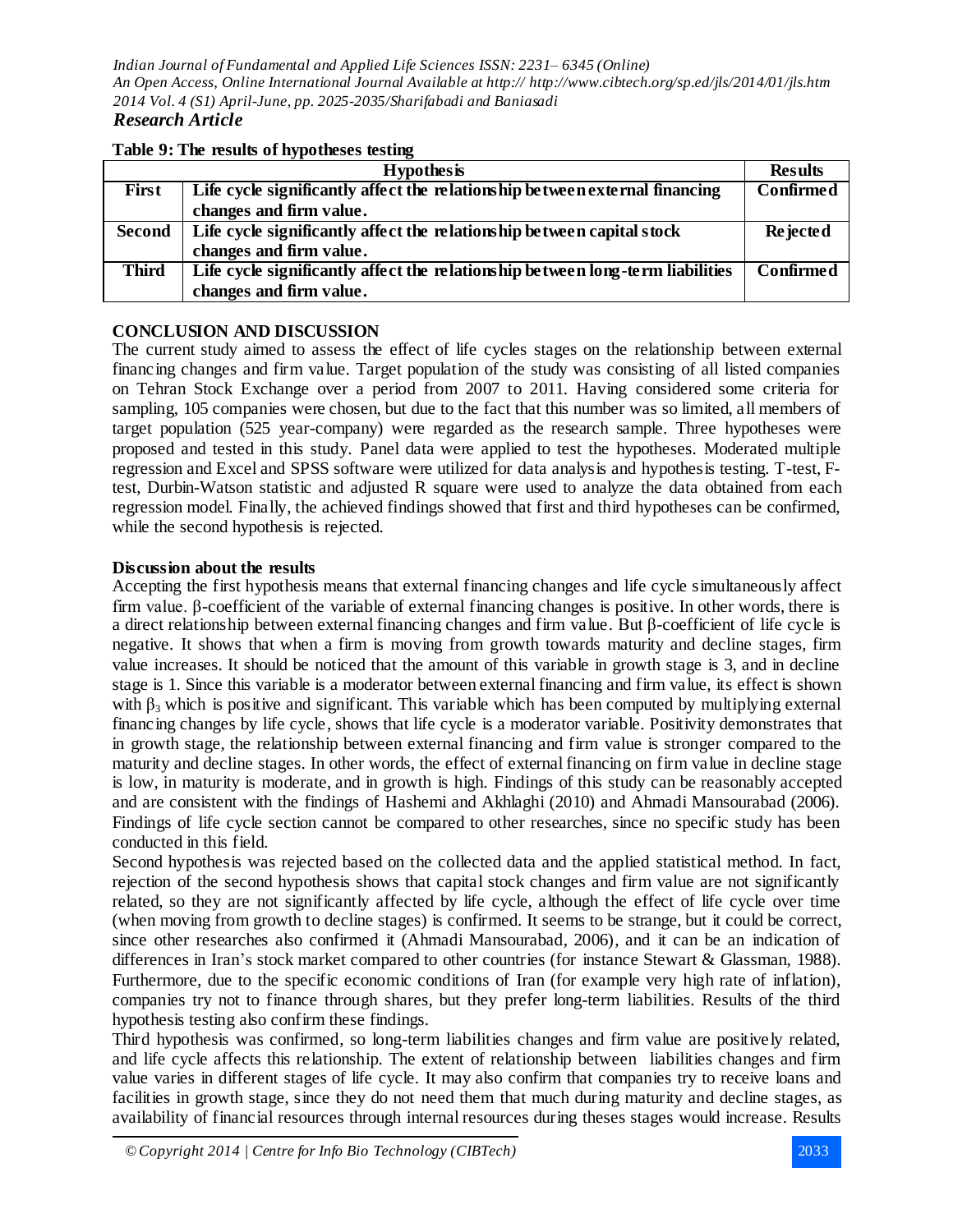# *Research Article*

of this hypothesis testing are consistent with the findings of Stewart and Glassman (1988), and inconsistent with some internal studies such as Delavari (1998).

# **Limitations**

Getting access to technical information in different fields is of great importance during the process of conducting a research. In Iran, shortage of databases and necessary technologies limited this study to get access to needed information, financial statements and disclosure notes of listed companies on Tehran Stock Exchange. The studied period has also brought about some limitations, since if it was longer, the results might be more generalized. Weak-form of efficiency in Iran Stock Market as an intervening variable could uncontrollably have been affected the achieved results. All researches which are conducted in the field of stock market are influenced by this variable.

### **Suggestions for future studies**

Owing to the fact that the second hypothesis was rejected, it is suggested to replicate this study with the same target population to achieve more reliable results. Target population of this study was all industries and companies of Stock Exchange. It is suggested to separate different industries and assess the studied variables again. Last but not the least, financial relations of the companies with life cycle, as a moderator variable, could be examined. Although many studies have been accomplished in this field, some relations are still vague such as the effect of life cycle on earnings quality or share returns in that kind of the companies.

This study intended to complete and push forward the previous studies in this field as much as possible. The significance of this study is adding the variable of life cycle to the researches which examined the relationship between financing changes and firm value, and investigating the probable difference between financing changes through capital and long-term liabilities. Results of this study can be helpful for capital market participants, owners and managers of the companies. It reminds that they should pay more attention to the stage in which a company is, and enhance firm value through this knowledge.

# **REFERENCES**

Adizes, I., & Naiman, M. (1988). Corporate lifecycles: How and why corporations grow and die and what to do about it (Vol. 1): *prentice hall Englewood Cliffs*, NJ.

**Ahmadi Mansourabad, M. (2006).** Assessing the effect of financing approaches on firm value of listed companies on Tehran Stock Exchange, M.S. Thesis, Supervisor: Ghodratollah Talebnia, *Islamic Azad University of Science and Research of Tehran*.

**Anthony, J. H., & Ramesh, K. (1992).** Association between accounting performance measures and stock prices: A test of the life cycle hypothesis. *Journal of Accounting and Economics*, 15(2), 203-227 .

**Black, E. L. (1998).** Life-cycle impacts on the incremental value-relevance of earnings and cash flow measures. *Journal of Financial Statement Analysis*, 4, 40-57 .

**Delavari, J. (1998).** Assessing the effect of financing on shareholders' equity of listed companies on Tehran Stock Exchange, M.S. Thesis, *Tarbiat Modares University*.

**Donaldson, Gordon (1961).** Corporate debt capacity: A study of corporate debt policy and the determination of corporate debt capacity. *Division of Research, Graduate School of Business Administration, Harvard University.*

**Hashemi, S.A. & Akhlaghi, H.A. (2010).** Literature review of dividend policies and financial leverage and their effect on firm value, *Accounting and Financial Management*, (3), 152-166.

**Hejazi, R. & Valipour, H. & Siamer, M. (2012).** The application of Pecking Order Theory in financing, *Financial Knowledge of Securities Analysis*, 5(15), 31-46.

**Jenkins, D. S., Kane, G. D., & Velury, U. (2004).** The Impact of the Corporate Life Cycle on the Value Relevance of Disaggregated Earnings Components. *Review of Accounting and Finance*, 3, 5-20 .